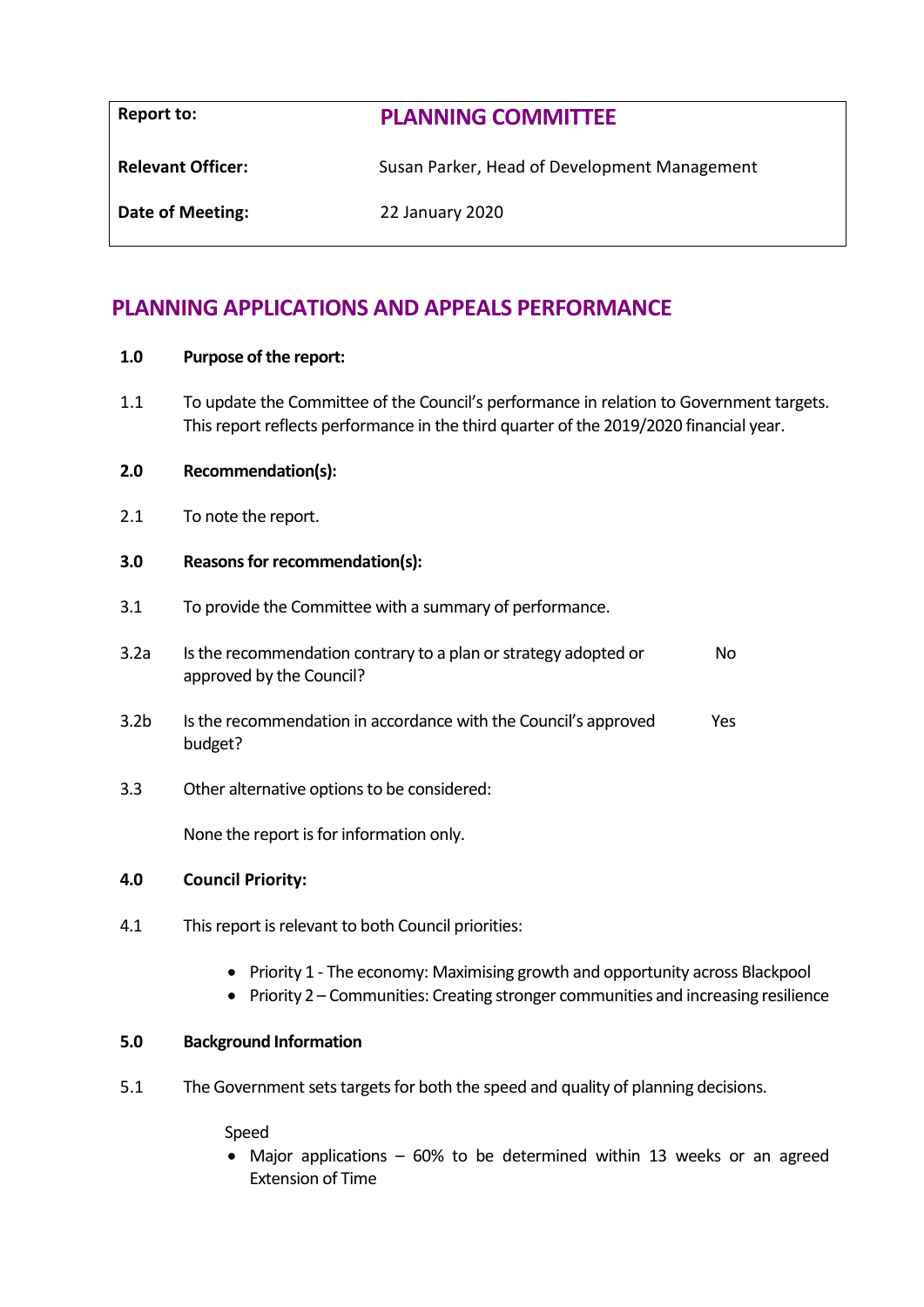Non-major applications – 70% to be determined within 8 weeks or an agreed Extension of Time

**Quality** 

- Major applications loss of less than 10% of appeals
- Non-major applications loss of less than 10% of appeals
- 5.2 The Council's performance in relation to speed must be reported to Government on a quarterly basis.
- 5.3 For the quarter of October December 2019, the Council's performance in terms of speed was as follows:

Speed

- Major applications 88% determined within 13 weeks or an agreed Extension of Time
- Non-major applications 88% determined within 8 weeks or an agreed Extension of Time
- 5.4 The Council has therefore exceeded the statutory targets in this quarter.
- 5.5 The Council's performance in relation to quality is monitored internally on an annual basis at the end of the financial year.
- 5.6 Does the information submitted include any exempt information? No
- 5.7 List of Appendices None
- **6.0 Legal considerations:**
- 6.1 None.
- **7.0 Human Resources considerations:**
- 7.1 Performance is influenced by staffing numbers, sickness and leave.
- **8.0 Equalities considerations:**
- 8.1 None.
- **9.0 Financial considerations:**
- 9.1 Poor performance puts the Council at risk of designation and the potential for loss of fee income.
- **10.0 Risk management considerations:**
- 10.1 Under-resourcing of the service could lead to inability to respond to peaks in workload.